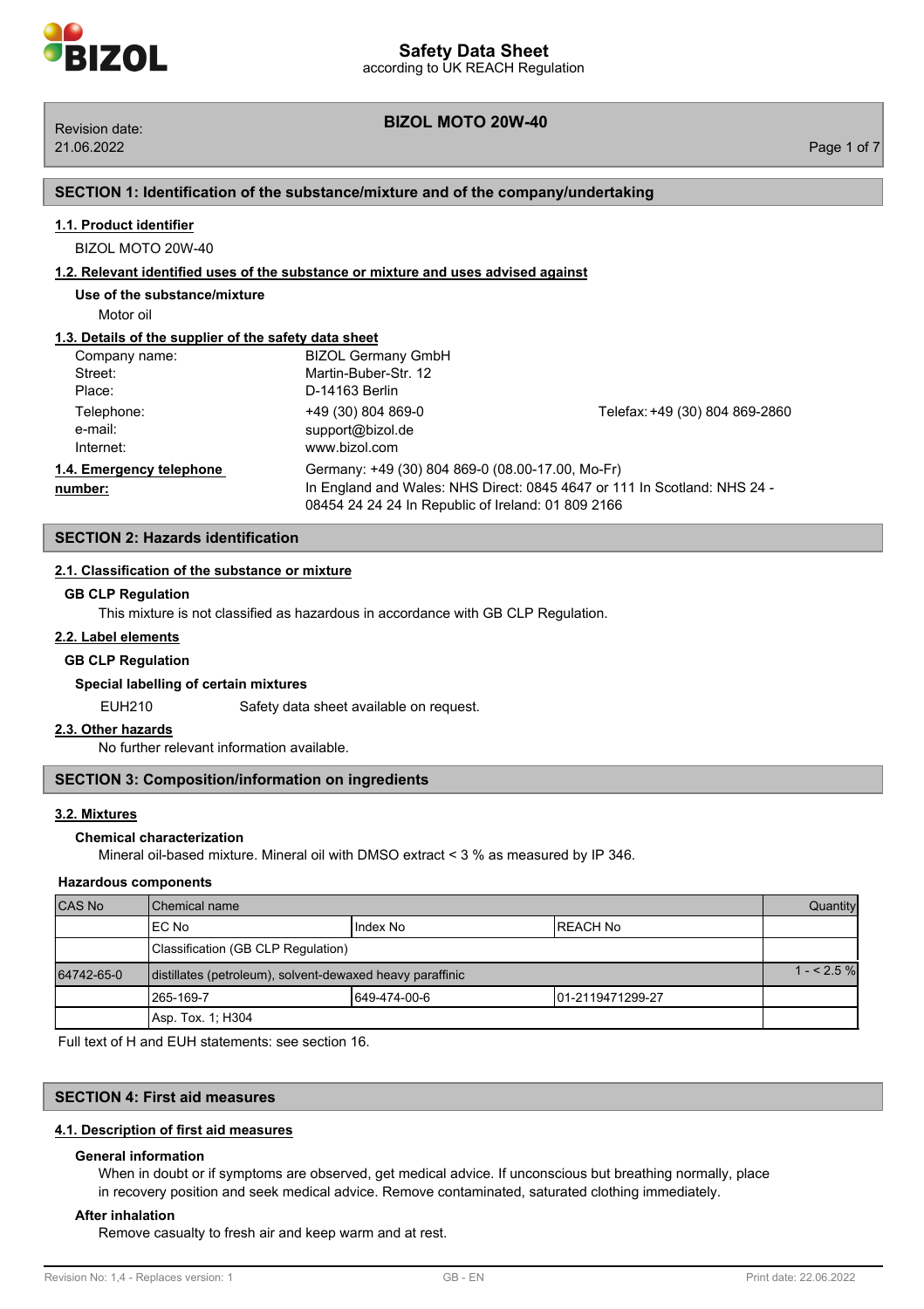

according to UK REACH Regulation



# **BIZOL MOTO 20W-40** Revision date:

21.06.2022 Page 2 of 7

#### **After contact with skin**

After contact with skin, wash immediately with plenty of water and soap.

#### **After contact with eyes**

After contact with the eyes, rinse with water with the eyelids open for a sufficient length of time, then consult an ophthalmologist immediately.

#### **After ingestion**

If swallowed, rinse mouth with water (only if the person is conscious). Let water be drunken in little sips (dilution effect). Call a physician immediately. Do NOT induce vomiting.

#### **4.2. Most important symptoms and effects, both acute and delayed**

When in doubt or if symptoms are observed, get medical advice.

#### **4.3. Indication of any immediate medical attention and special treatment needed**

No information available.

#### **SECTION 5: Firefighting measures**

#### **5.1. Extinguishing media**

#### **Suitable extinguishing media**

alcohol resistant foam, Extinguishing powder, Carbon dioxide (CO2).

#### **Unsuitable extinguishing media**

Full water jet.

#### **5.2. Special hazards arising from the substance or mixture**

Hazardous decomposition products: Carbon monoxide Carbon dioxide (CO2). Do not inhale explosion and combustion gases.

#### **5.3. Advice for firefighters**

In case of fire: Wear self-contained breathing apparatus.

#### **Additional information**

Collect contaminated fire extinguishing water separately. Do not allow entering drains or surface water. Do not allow to enter into soil/subsoil.

## **SECTION 6: Accidental release measures**

#### **6.1. Personal precautions, protective equipment and emergency procedures**

#### **General advice**

Protective measures: see section 7 + 8.

#### **6.2. Environmental precautions**

Do not allow to enter into surface water or drains. Do not allow to enter into soil/subsoil. Clean contaminated articles and floor according to the environmental legislation.

#### **6.3. Methods and material for containment and cleaning up**

#### **Other information**

Absorb with liquid-binding material (sand, diatomaceous earth, acid- or universal binding agents). Treat the recovered material as prescribed in the section on waste disposal.

#### **6.4. Reference to other sections**

Protective measures: see section 7 + 8.

#### **SECTION 7: Handling and storage**

#### **7.1. Precautions for safe handling**

#### **Advice on safe handling**

Use personal protection equipment. Do not eat, drink or smoke when using this product. Provide fresh air. Handle and open container with care. Conditions to avoid: generation/formation of aerosols.

# **Advice on protection against fire and explosion**

No special measures are necessary.

#### **Advice on general occupational hygiene**

When using do not eat, drink, smoke, sniff.

## **7.2. Conditions for safe storage, including any incompatibilities**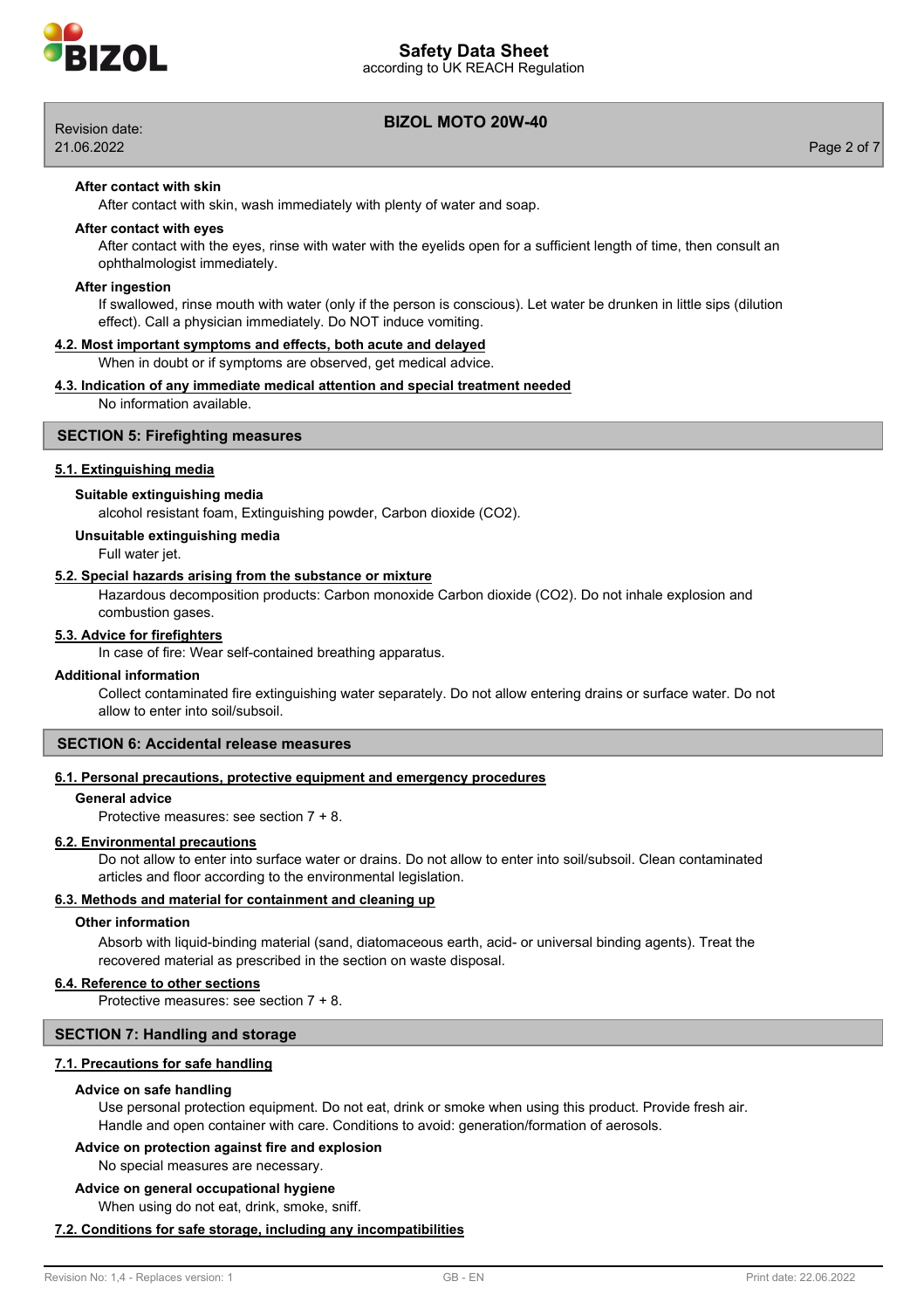

# **Safety Data Sheet**

according to UK REACH Regulation

# **BIZOL MOTO 20W-40** Revision date:

21.06.2022 Page 3 of 7

#### **Requirements for storage rooms and vessels**

Protect against: Frost. Keep away from heat. Protect from direct sunlight. Keep container tightly closed in a cool, well-ventilated place.

# **7.3. Specific end use(s)**

Observe technical data sheet.

### **SECTION 8: Exposure controls/personal protection**

#### **8.1. Control parameters**

#### **DNEL/DMEL values**

| CAS No                   | Substance                                                 |                        |          |                           |
|--------------------------|-----------------------------------------------------------|------------------------|----------|---------------------------|
| DNEL type                |                                                           | <b>IExposure</b> route | l Effect | Value                     |
| 64742-65-0               | distillates (petroleum), solvent-dewaxed heavy paraffinic |                        |          |                           |
| Worker DNEL, long-term   |                                                           | Iinhalation            | l local  | $15,40$ mg/m <sup>3</sup> |
| Consumer DNEL, long-term |                                                           | linhalation            | l local  | 1,20 mg/m <sup>3</sup>    |

#### **PNEC values**

| CAS No                                                                  | Substance |  |
|-------------------------------------------------------------------------|-----------|--|
| Environmental compartment<br>Value                                      |           |  |
| 64742-65-0<br>distillates (petroleum), solvent-dewaxed heavy paraffinic |           |  |
| Secondary poisoning<br>$19,33 \text{ mg/kg}$                            |           |  |

#### **Additional advice on limit values**

a no restriction

b End of exposure or end of shift

c at long-term exposure:

d before next shift

Y: A risk of reproductive effects needs not to be feared if the occupational exposure limit value (AGW) and the biological limit value (BGW) is kept

Z: A risk of reproductive effects cannot to be excluded if the occupational exposure limit value (AGW) and the biological limit value (BGW) is kept

blood (B)

# Urine (U)

# **8.2. Exposure controls**

#### **Appropriate engineering controls**

See section 7. No additional measures necessary.

#### **Individual protection measures, such as personal protective equipment**

#### **Eye/face protection**

Eye glasses with side protection.

### **Hand protection**

Wear suitable gloves. Recommended glove articles: EN ISO 374. Suitable material: NBR (Nitrile rubber). Breakthrough time: > 480 min (Thickness of the glove material: 0.4 mm). Breakthrough times and swelling properties of the material must be taken into consideration. For special purposes, it is recommended to check the resistance to chemicals of the protective gloves mentioned above together with the supplier of these gloves. Barrier creams can help protecting exposed skin areas. In no case should they be used after contact.

### **Skin protection**

Protective clothing.

### **Respiratory protection**

With correct and proper use, and under normal conditions, breathing protection is not required. When splashes or fine mist form, a permitted breathing apparatus suitable for these purposes must be used. Suitable respiratory protection apparatus: Filtering Half-face mask (EN 149), e.g. FFA P / FFP3.

#### **Environmental exposure controls**

Do not allow to enter into surface water or drains.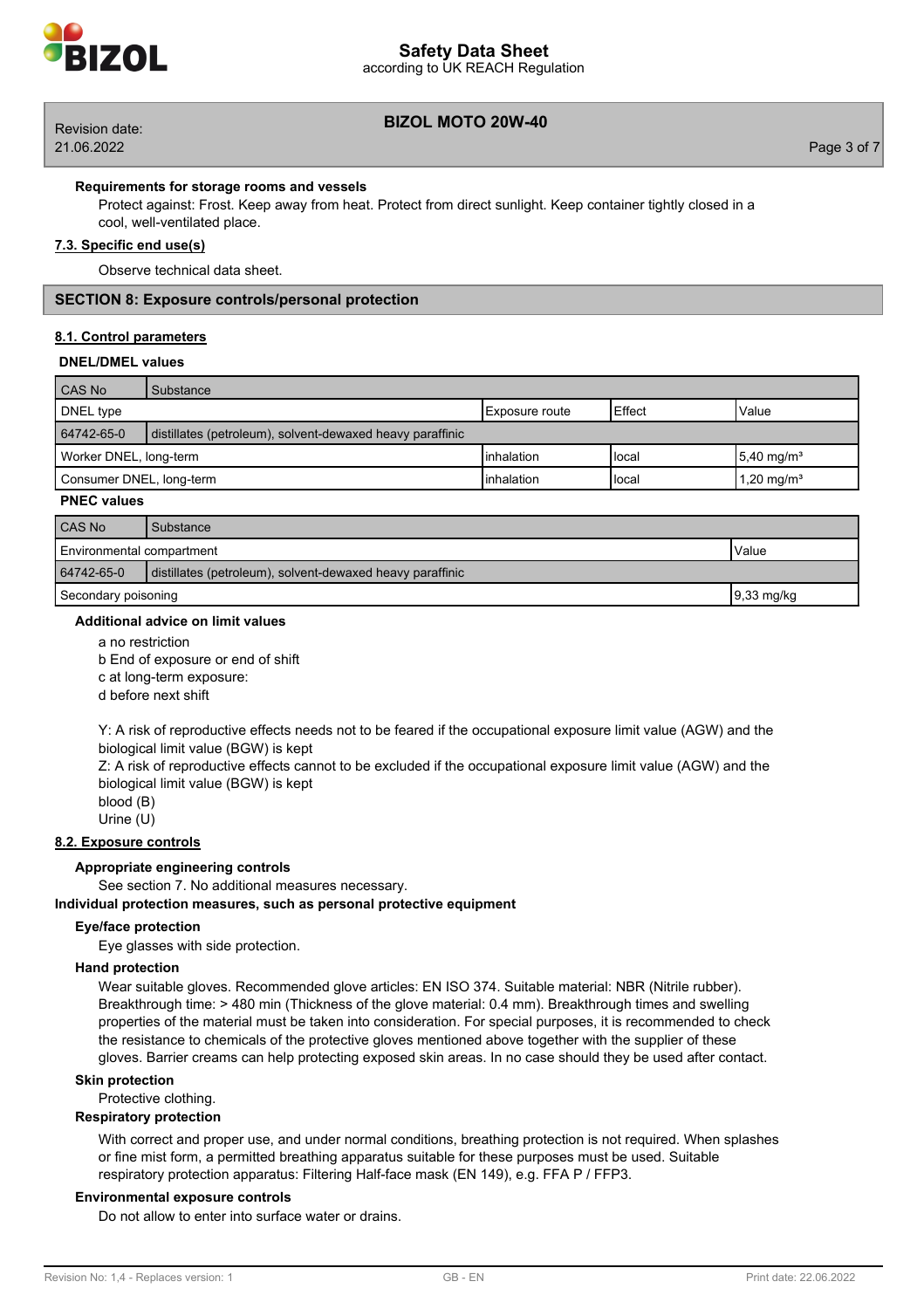

**BIZOL MOTO 20W-40** Revision date:

| <b>SECTION 9: Physical and chemical properties</b> |                                                            |                                         |
|----------------------------------------------------|------------------------------------------------------------|-----------------------------------------|
|                                                    |                                                            |                                         |
| Liquid                                             |                                                            |                                         |
| brown                                              |                                                            |                                         |
| characteristic                                     |                                                            |                                         |
|                                                    |                                                            | <b>Test method</b>                      |
|                                                    |                                                            |                                         |
|                                                    | not determined                                             |                                         |
|                                                    | not determined                                             |                                         |
|                                                    |                                                            | $<$ -25 °C ASTM D 7346                  |
|                                                    |                                                            | > 210 °C EN ISO 2592                    |
|                                                    | 0.6 vol. %                                                 |                                         |
|                                                    | 6,5 vol. %                                                 |                                         |
|                                                    | not determined                                             |                                         |
|                                                    | No information available.                                  |                                         |
|                                                    | not applicable                                             |                                         |
|                                                    | not determined                                             |                                         |
|                                                    |                                                            | 13.5 mm <sup>2</sup> /s ASTM D 7042     |
|                                                    | not determined                                             |                                         |
|                                                    | insoluble                                                  |                                         |
|                                                    | not determined                                             |                                         |
|                                                    | $< 0.1$ hPa                                                |                                         |
|                                                    |                                                            | 0.86 g/cm <sup>3</sup> DIN EN ISO 12185 |
|                                                    | not determined                                             |                                         |
|                                                    |                                                            |                                         |
|                                                    |                                                            |                                         |
|                                                    | not determined                                             |                                         |
|                                                    |                                                            |                                         |
|                                                    |                                                            |                                         |
|                                                    |                                                            |                                         |
|                                                    | 9.1. Information on basic physical and chemical properties |                                         |

#### **10.1. Reactivity**

No information available.

### **10.2. Chemical stability**

No information available.

### **10.3. Possibility of hazardous reactions**

No hazardous reaction when handled and stored according to provisions.

### **10.4. Conditions to avoid**

Heat.

# **10.5. Incompatible materials**

No information available.

# **10.6. Hazardous decomposition products**

No information available.

# **SECTION 11: Toxicological information**

#### 21.06.2022 Page 4 of 7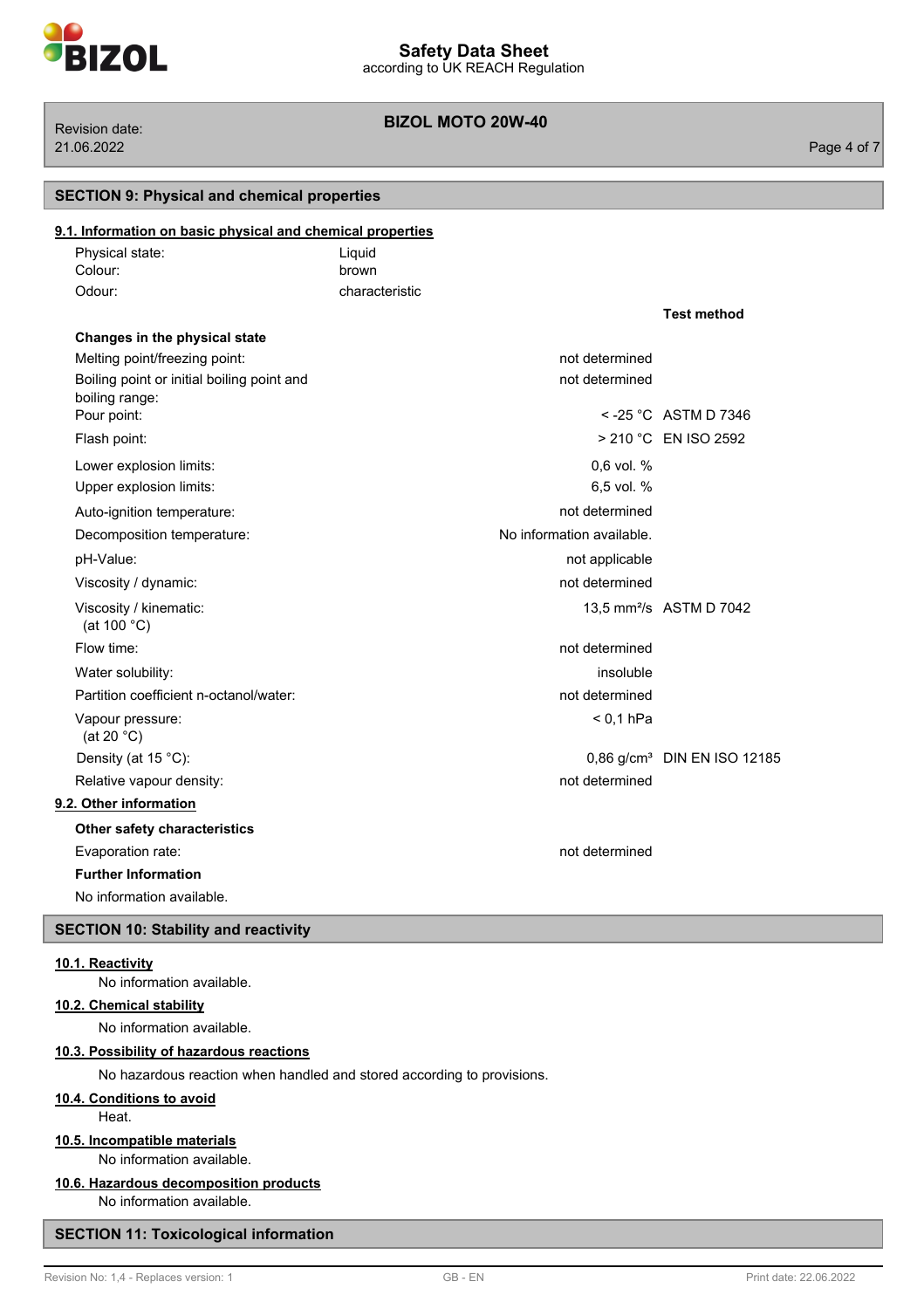

# **BIZOL MOTO 20W-40** Revision date:

21.06.2022 Page 5 of 7

# **Acute toxicity** Based on available data, the classification criteria are not met. Based on available data, the classification criteria are not met. **Irritation and corrosivity Sensitising effects** Based on available data, the classification criteria are not met. **Carcinogenic/mutagenic/toxic effects for reproduction** Based on available data, the classification criteria are not met. **STOT-single exposure** Based on available data, the classification criteria are not met. Based on available data, the classification criteria are not met. **STOT-repeated exposure Aspiration hazard**

Based on available data, the classification criteria are not met.

**11.1. Information on hazard classes as defined in GB CLP Regulation**

# **11.2. Information on other hazards**

# **Other information**

Keeping to the general worker's protection rules and the industrial hygienics, there is no risk in handling this product through the personnel.

# **SECTION 12: Ecological information**

# **12.1. Toxicity**

There are no data available on the mixture itself.

# **12.2. Persistence and degradability**

There are no data available on the mixture itself.

# **12.3. Bioaccumulative potential**

There are no data available on the mixture itself.

# **12.4. Mobility in soil**

No data available

# **12.5. Results of PBT and vPvB assessment**

The substances in the mixture do not meet the PBT/vPvB criteria according to UK REACH.

# **12.6. Endocrine disrupting properties**

This product does not contain a substance that has endocrine disrupting properties with respect to non-target organisms as no components meets the criteria.

# **12.7. Other adverse effects**

No data available

# **SECTION 13: Disposal considerations**

# **13.1. Waste treatment methods**

# **Disposal recommendations**

Do not allow to enter into surface water or drains. This material and its container must be disposed of in a safe way. Waste disposal according to EC directives 75/442/EEC and 91/689/EEC in the corresponding versions, covering waste and dangerous waste.

# **List of Wastes Code - residues/unused products**

130205 OIL WASTES AND WASTES OF LIQUID FUELS (EXCEPT EDIBLE OILS, AND THOSE IN CHAPTERS 05, 12 AND 19); waste engine, gear and lubricating oils; mineral-based non-chlorinated engine, gear and lubricating oils; hazardous waste

# **Contaminated packaging**

Non-contaminated packages may be recycled. Consult the appropriate local waste disposal expert about waste disposal.

# **SECTION 14: Transport information**

# **Land transport (ADR/RID)**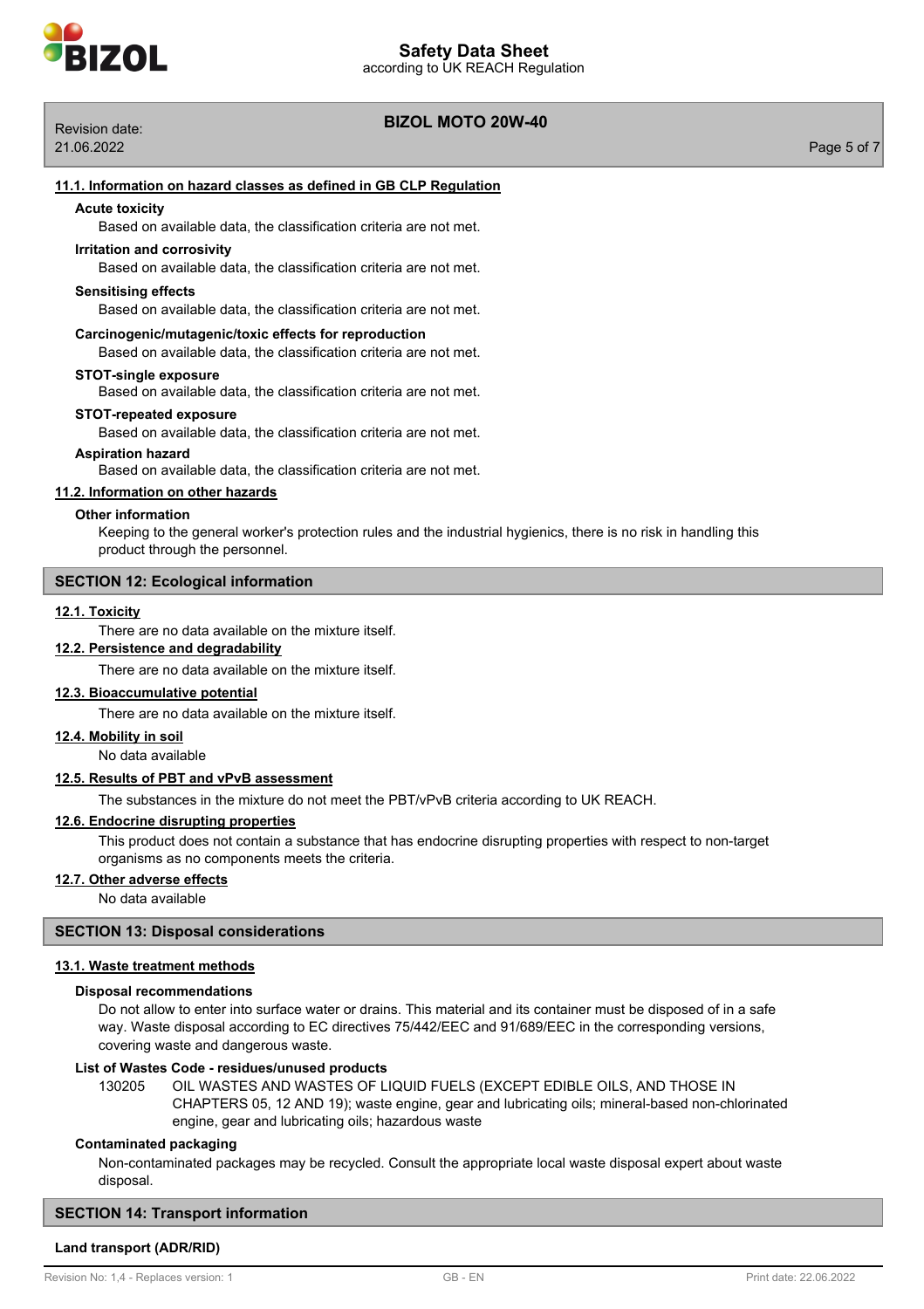

**BIZOL MOTO 20W-40** Revision date: 21.06.2022 Page 6 of 7 **14.1. UN number or ID number:** No dangerous good in sense of this transport regulation. **14.2. UN proper shipping name:** No dangerous good in sense of this transport regulation. **14.3. Transport hazard class(es):** No dangerous good in sense of this transport regulation. **14.4. Packing group:** No dangerous good in sense of this transport regulation. **Marine transport (IMDG) 14.1. UN number or ID number:** No dangerous good in sense of this transport regulation. **14.2. UN proper shipping name:** No dangerous good in sense of this transport regulation. **14.3. Transport hazard class(es):** No dangerous good in sense of this transport regulation. **14.4. Packing group:** No dangerous good in sense of this transport regulation. Marine pollutant: NO **Air transport (ICAO-TI/IATA-DGR) 14.1. UN number or ID number:** No dangerous good in sense of this transport regulation. **14.2. UN proper shipping name:** No dangerous good in sense of this transport regulation. **14.3. Transport hazard class(es):** No dangerous good in sense of this transport regulation. **14.4. Packing group:** No dangerous good in sense of this transport regulation. **14.5. Environmental hazards** ENVIRONMENTALLY HAZARDOUS: No **14.6. Special precautions for user** No data available **14.7. Maritime transport in bulk according to IMO instruments** No data available **SECTION 15: Regulatory information 15.1. Safety, health and environmental regulations/legislation specific for the substance or mixture EU regulatory information** Restrictions on use (REACH, annex XVII): Entry 75 2010/75/EU (VOC): 0 % Information according to 2012/18/EU (SEVESO III): Not subject to 2012/18/EU (SEVESO III) **National regulatory information** Water hazard class (D): 1 - slightly hazardous to water **15.2. Chemical safety assessment** Chemical safety assessments for substances in this mixture were not carried out. **SECTION 16: Other information Changes** This data sheet contains changes from the previous version in section(s): 1,2,7,9,11,13,14,15.

**Abbreviations and acronyms**

ADR: Accord relatif au transport international des marchandises dangereuses par route (Agreement concerning the International Carriage of Dangerous Goods by Road) RID: Règlement concernant le transport international ferroviaire des marchandises dangereuses (Regulations concerning the International Carriage of Dangerous Goods by Rail) IMDG: International Maritime Code for Dangerous Goods IATA: International Air Transport Association ICAO: International Civil Aviation Organization CAS: Chemical Abstracts Service (a division of the American Chemical Society) DNEL/DMEL: Derived No-Effect Level / Derived Minimal Effect Level PNEC: Predicted No Effect Concentration WEL (UK): Workplace Exposure Limits TWA (EC): Time-Weighted Average STEL (EC): Short Term Exposure Limit ATE: Acute Toxicity Estimate LD50: Lethal Dose, 50% (median lethal dose) LC50: Lethal Concentration, 50% (median lethal concentration)